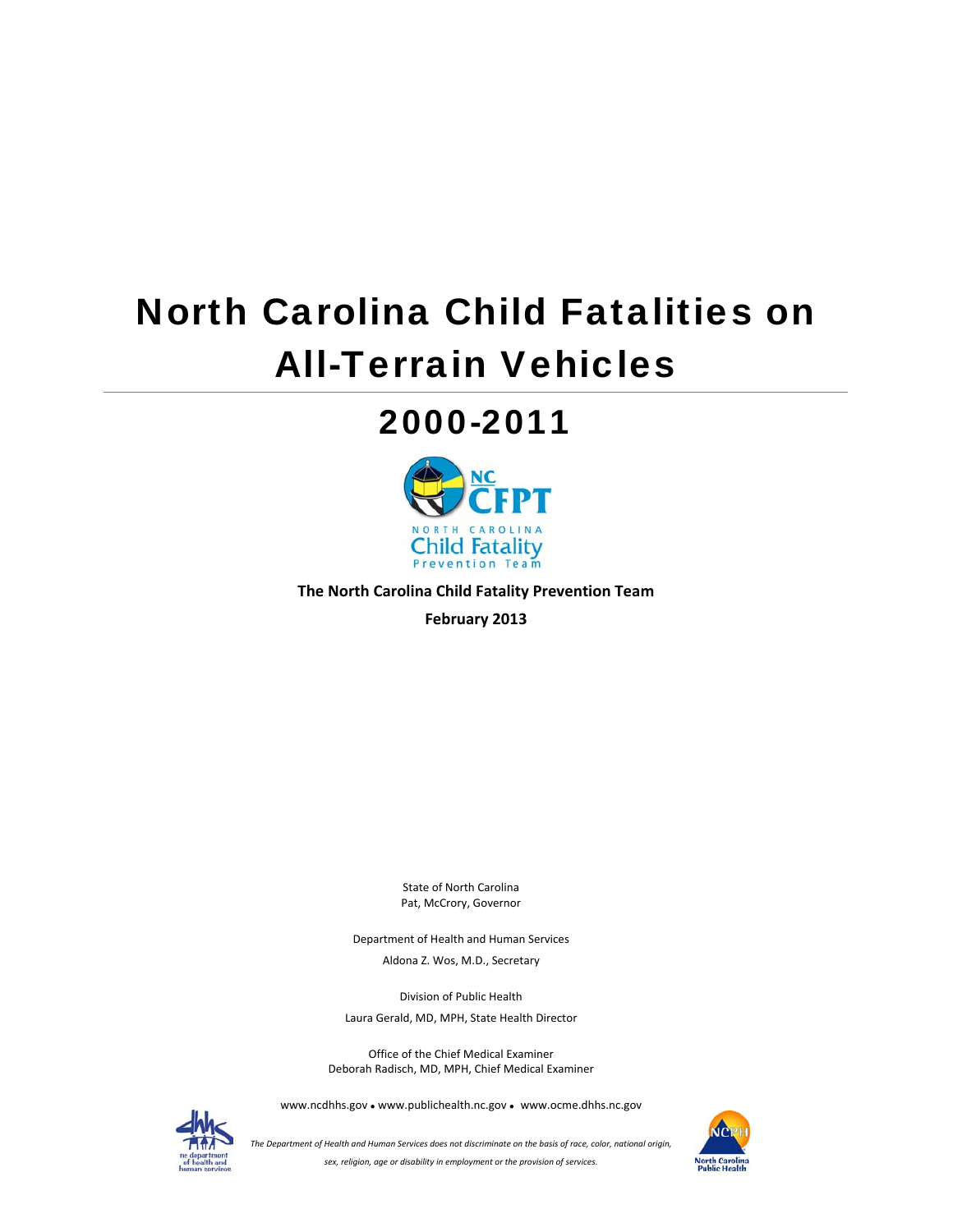# **North Carolina Child Fatalities on All-Terrain Vehicles, 2000 - 2011**

#### **Executive Summary:**

- Between 2000 and 2011 (12 years), 78 children died while riding all-terrain vehicles (ATVs) in North Carolina.
- There has been a 59 percent reduction in child ATV rider deaths since Senate Bill 189 took effect in December 2005 – from an average of eight deaths per year to an average of five deaths per year.
- Children between the ages of 10 and 14 years (29) and 15 and 17 years (27) accounted for the greatest number of deaths by age group both before and after passage of the law.
- Fatal injuries occurred in 48 counties.
- Drivers accounted for 77 percent of the child deaths.
- Helmet use is still low with only 17 percent of children killed wearing helmets since the passage of a requirement all children wear helmets when operating ATVs.
- There have been no reported fatalities of children who were listed as passengers when wearing a helmet.
- Head injuries accounted for 34 deaths while multiple injuries (which could include head injuries) accounted for 25 deaths.
- The number of deaths is almost evenly split between on-road (30) and off-road locations (29).
- On-road crashes were most likely to involve another motor vehicle (16).
- Some information such as supervision, engine size and safety certification is difficult to collect due to limited documentation.

#### *Notes:*

*The N.C. Child Fatality Prevention Team reviews all child (birth through 17 years of age) deaths that are medical examiner cases in order to collect data, develop strategies and make recommendations that will prevent similar deaths.* 

*All-Terrain Vehicle is defined by North Carolina statute. Medical examiner and other available information related to the fatal event were reviewed.* 

*Percentages are rounded to the greatest whole number for reporting.* 

*While there may be a small number in certain types of deaths, it is the belief of the N.C. Child Fatality Prevention Team that every tragic death can teach us how to make children safer and we will continue to monitor and assess these deaths for prevention strategies.* 

*Please direct all questions to: Krista Ragan, N.C. Child Fatality Prevention Team Research Director at 919.743.9058 or e-mail: Krista.Ragan@dhhs.nc.gov.*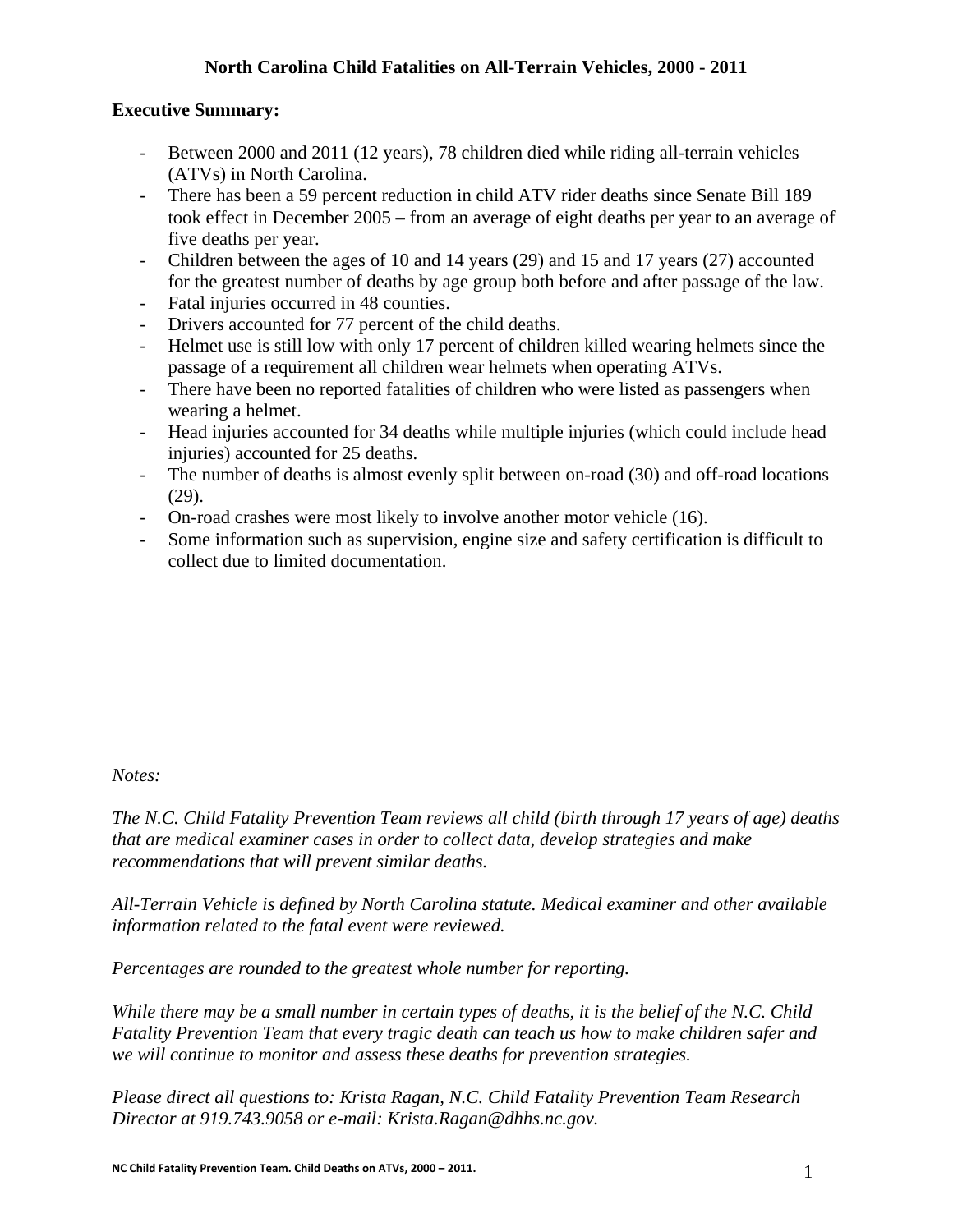

#### **Overview**

During the 12-year period between Jan.  $1<sup>st</sup>$ , 2000, and Dec.  $31<sup>st</sup>$ , 2011 there were 78 deaths for children (17 years of age or younger) in accidents while riding ATVs. Senate Bill 189 (N.C.G.S.20-4.01 and 20-171.10 through N.C.G.S. 20-171.17), which outlined several restrictions and requirements for ATV operation, went into effect Dec.  $1<sup>st</sup>$ , 2005. In the six years prior to the bill, there were 49 deaths with an average of eight deaths per year. In the six years following the bill there were 29 deaths, an average of five per year and a decrease of 59 percent. One of the deaths after Dec. 1, 2005, was the results of injuries sustained before the law went into effect. This report will examine the total deaths as well as the deaths before and after the effective date of the ATV safety legislation.

# **Demographics**

#### *Sex, Race & Ethnicity*

The majority of children who died riding ATVs were male, accounting for 86 percent (67) of all child deaths on ATVs. There was minimal change from before the legislation (84%) and after (90%) in male fatalities.

White children accounted for the greatest percentage of deaths with 83(65) of the deaths and no significant change between the examined time periods (84% and 83% respectively). Black children accounted for seven deaths (10% and 7% respectively). All three Native American deaths occurred before the bill went into effect and all three of the deaths of Hispanic children with an unidentified race occurred after the bill went into effect.

#### *Age*

Children between the ages of 10 and 14 years made up the largest number of deaths, accounting for 37 percent of the ATV deaths followed by older teens between the ages of 15 and 17 years of age (35%). When examining the age makeup of both categories the 5 to 9 year age group and 15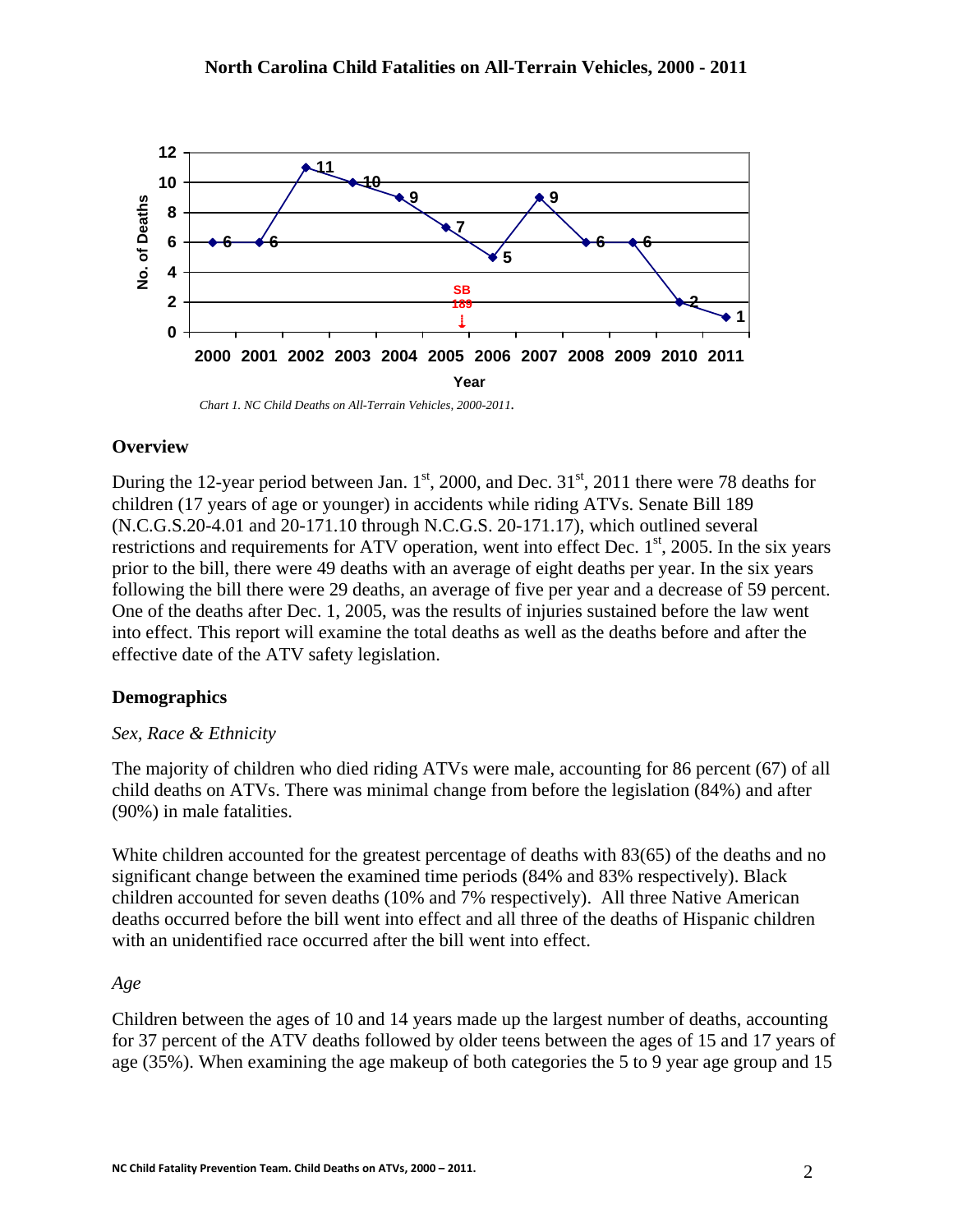to 17 year age group remained relatively even at approximately 20 percent and 35 percent

|                    | $1 - 4$ | $5 - 9$ | $10 - 14$ | $15 - 17$ |       |
|--------------------|---------|---------|-----------|-----------|-------|
|                    | vears   | vears   | vears     | vears     | Total |
| <b>Before S189</b> | 3       | 10      | 19        | 17        | 49    |
| After S189         | 3       | 6       | 10        | 10        | 29    |
| Total              | 6       | 16      | 29        | 27        | 78    |

*Table 1. NC Child ATV Deaths by Age Group, 2000 – 2011.* 

respectively while the 1- to 4-year age group accounted for 6 percent of the deaths before and 10 percent of the deaths after and the 10-14 year age group accounted for 39 percent before and 35 percent after.

#### **County Level Data**

Over the 12-year period, fatal child injuries on ATVs took place in 48 counties. Duplin and Robeson had the highest number of deaths (six each) and both counties had fewer deaths after 2005. Franklin, Guilford, Wayne and Wilkes all had one death in each time period while Pender had two deaths in each time period. While Lincoln County had no deaths from 2000 through 2005, it had the highest number of deaths (3) from 2006 to 2011.

| <b>Onset County</b> | <b>Prior</b>   | <b>After</b>   | <b>Total</b>            |  |
|---------------------|----------------|----------------|-------------------------|--|
| <b>Alamance</b>     | 2              | 0              | $\overline{2}$          |  |
| <b>Alexander</b>    | 1              | 0              | 1                       |  |
| Alleghany           | 0              | 1              | 1                       |  |
| Anson               | 1              | 0              | 1                       |  |
| <b>Beaufort</b>     | 1              | 0              | 1                       |  |
| <b>Bertie</b>       | 0              | 1              | 1                       |  |
| Camden              | 0              | 1              | 1                       |  |
| <b>Carteret</b>     | 1              | 0              | 1                       |  |
| <b>Caswell</b>      | 0              | 1              | 1                       |  |
| Chatham             | 1              | 0              | 1                       |  |
| <b>Cherokee</b>     | 0              | $\overline{2}$ | $\overline{2}$          |  |
| Clay                | 1              | O              | 1                       |  |
| <b>Columbus</b>     | 0              | 1              | $\overline{1}$          |  |
| <b>Cumberland</b>   | 1              | 0              | 1                       |  |
| <b>Davidson</b>     | $\overline{2}$ | 0              | $\overline{2}$          |  |
| Davie               | 1              | 0              | $\overline{1}$          |  |
| <b>Duplin</b>       | 5              | 1              | 6                       |  |
| Edgecombe           | 1              | 0              | 1                       |  |
| <b>Franklin</b>     | 1              | 1              | $\overline{\mathbf{2}}$ |  |
| <b>Gaston</b>       | 0              | 1              | $\overline{1}$          |  |
| <b>Greene</b>       | 0              | 1              | 1                       |  |
| <b>Guilford</b>     | 1              | $\overline{2}$ | 3                       |  |
| <b>Halifax</b>      | $\overline{2}$ | 0              | $\overline{\mathbf{2}}$ |  |
| <b>Harnett</b>      | 1              | 0              | 1                       |  |
| Haywood             | 1              | 0              | 1                       |  |

| <b>Onset County</b> | <b>Prior</b>   | <b>After</b>   | <b>Total</b>   | <b>Onset County</b> | <b>Prior</b>   | <b>After</b>            | <b>Total</b>            |
|---------------------|----------------|----------------|----------------|---------------------|----------------|-------------------------|-------------------------|
| <b>Alamance</b>     | $\mathbf{2}$   | $\bf{0}$       | $\overline{2}$ | <b>Iredell</b>      | 1              | 1                       | $\overline{2}$          |
| <b>Alexander</b>    | 1              | $\bf{0}$       | 1              | Lee                 | $\overline{2}$ | $\bf{0}$                | $\overline{2}$          |
| <b>Alleghany</b>    | $\bf{0}$       | 1              | 1              | Lincoln             | $\bf{0}$       | 3                       | $\overline{\mathbf{3}}$ |
| Anson               | 1              | $\bf{0}$       | 1              | <b>New Hanover</b>  | $\bf{0}$       | 1                       | 1                       |
| <b>Beaufort</b>     | 1              | $\bf{0}$       | 1              | <b>Onslow</b>       | 1              | $\bf{0}$                | 1                       |
| <b>Bertie</b>       | $\bf{0}$       | 1              | 1              | Orange              | 1              | $\bf{0}$                | 1                       |
| <b>Camden</b>       | $\mathbf 0$    | 1              | 1              | <b>Pamlico</b>      | 1              | 1                       | $\overline{2}$          |
| <b>Carteret</b>     | 1              | $\bf{0}$       | 1              | Pasquotank          | $\bf{0}$       | 1                       | 1                       |
| <b>Caswell</b>      | $\bf{0}$       | 1              | 1              | <b>Pender</b>       | $\overline{2}$ | $\overline{2}$          | $\overline{\mathbf{4}}$ |
| <b>Chatham</b>      | 1              | $\bf{0}$       | 1              | <b>Perquimans</b>   | 1              | $\mathbf 0$             | 1                       |
| <b>Cherokee</b>     | 0              | $\overline{2}$ | $\overline{2}$ | Randolph            | 1              | $\bf{0}$                | 1                       |
| Clay                | 1              | $\bf{0}$       | 1              | Richmond            | 1              | $\bf{0}$                | 1                       |
| <b>Columbus</b>     | $\bf{0}$       | 1              | 1              | <b>Robeson</b>      | 4              | $\overline{\mathbf{2}}$ | $6\phantom{1}6$         |
| <b>Cumberland</b>   | 1              | $\mathbf 0$    | 1              | Rockingham          | 1              | $\bf{0}$                | 1                       |
| <b>Davidson</b>     | 2              | $\mathbf 0$    | $\overline{2}$ | <b>Stanly</b>       | $\bf{0}$       | 1                       | 1                       |
| <b>Davie</b>        | 1              | $\mathbf 0$    | 1              | <b>Stokes</b>       | $\overline{2}$ | $\bf{0}$                | $\overline{2}$          |
| <b>Duplin</b>       | 5              | 1              | 6              | <b>Surry</b>        | 1              | $\bf{0}$                | 1                       |
| Edgecombe           | 1              | $\bf{0}$       | 1              | <b>Swain</b>        | 1              | $\bf{0}$                | 1                       |
| <b>Franklin</b>     | 1              | 1              | $\overline{2}$ | Vance               | $\overline{2}$ | $\mathbf 0$             | $\overline{2}$          |
| Gaston              | 0              | 1              | 1              | Wake                | 1              | $\bf{0}$                | 1                       |
| Greene              | $\mathbf 0$    | 1              | 1              | Wayne               | 1              | 1                       | $\overline{2}$          |
| Guilford            | 1              | $\overline{2}$ | 3              | <b>Wilkes</b>       | 1              | 1                       | $\overline{2}$          |
| <b>Halifax</b>      | $\overline{2}$ | $\bf{0}$       | $\overline{2}$ | Yadkin              | $\bf{0}$       | $\overline{2}$          | $\overline{2}$          |
| <b>Harnett</b>      | 1              | $\bf{0}$       | 1              | <b>Total</b>        | 49             | 29                      | 78                      |
|                     |                |                |                |                     |                |                         |                         |

*Table 2. NC Child ATV Deaths by County, 2000-2005, 2006 – 2011*.

#### **Vehicle Type & Decedent Position**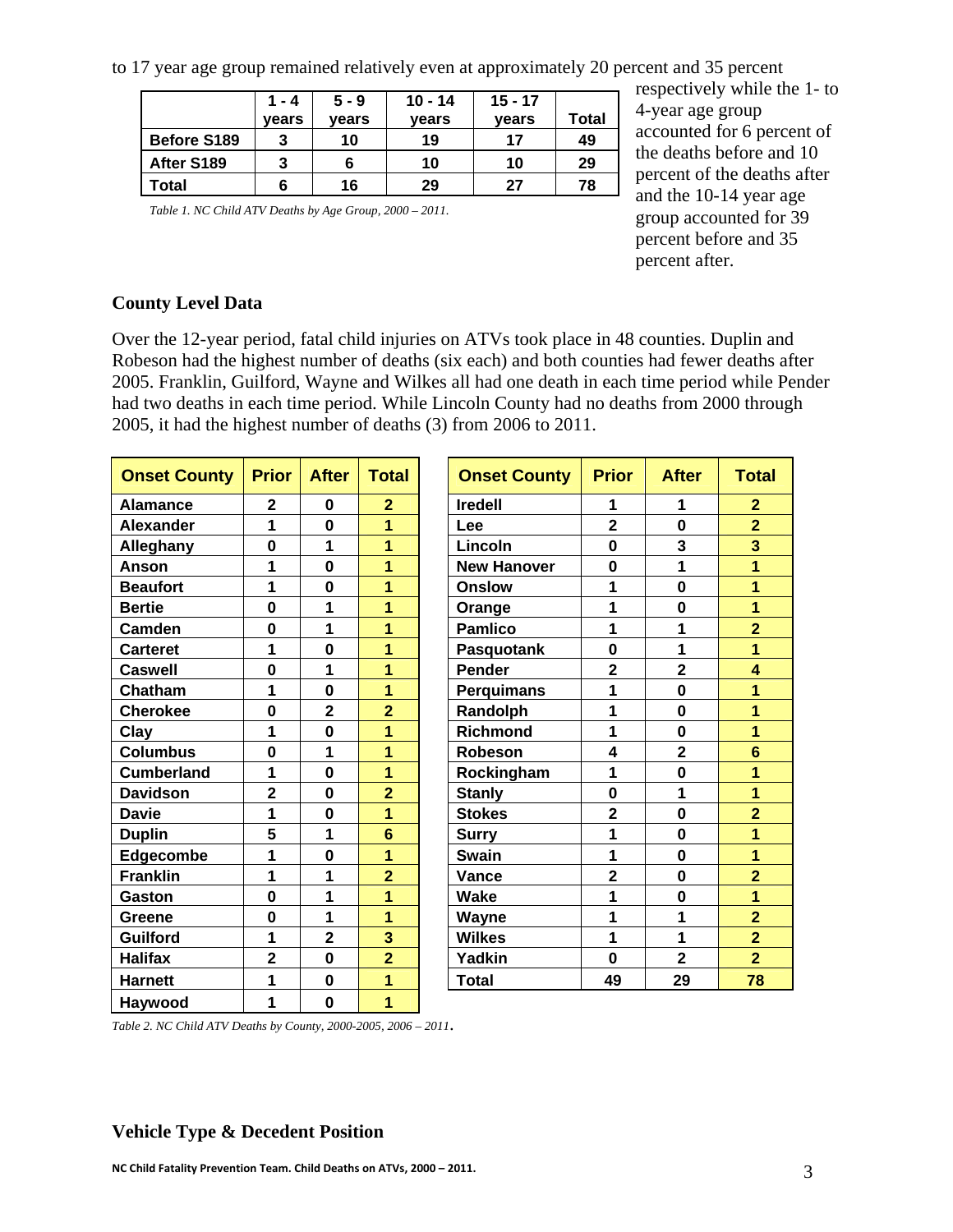N.C.G.S. 20-4.01 defines an ATV as a motorized off-highway vehicle designed to travel on three or four low-pressure tires, having a seat designed to be straddled by the operator and handlebars for steering control. Four-wheeled ATVs were involved in 76 deaths (97%), three-wheeled in two deaths. Other off-road vehicles (i.e. go-carts) are not included in this report.



*Position* 

After the Dec. 1, 2005 restrictions went into effect no child under the age of 8 years is allowed to operate an ATV and older children are restricted by age and engine size (i.e. children 12 years to 16 years cannot operate a vehicle with an engine size larger

*Chart 2. NC Child Deaths on ATVs by Age Group & Position, 2000-2011.* 

than 70 cubic centimeters displacement). Passengers are not allowed on ATVs unless they are specifically designed to carry a passenger. According to the Consumer Product Safety Commission, almost all ATVs that are sold in the United States are sole occupant vehicles. Engine size proved to be difficult information to collect and is not included in this this report. Position information was as follows:

#### Driver

- Accounted for 77 percent of the deaths (60).
- Pre/Post difference of 82 percent (40) and 69 percent (20) of the deaths.
- Two children were under the age  $8$  one in each time frame.

Passenger:

- Accounted for 18 percent of the deaths (14).
- Pre/Post difference of 14 percent (7) and 24 percent (7).
- All of the children under the age of 4 years were passengers (6).

#### Other:

- Information was either not available or not clear regarding the child's position in four deaths (two prior to legislation and two after).

# **Safety**

Two of the safety standards in the legislation include: all ATV operators wear a safety helmet meeting U.S. Department of Transportation safety standards for motorcycle helmets (adults exempted from wearing helmets on private property in October 2011), and the prohibition of



**NC Child Fatality Prevention Team. Child Deaths on ATVs, <sup>2000</sup> – 2011.**  4 **Before After**

ATVs on public roads, streets or highways (unless crossing).

# *Helmet Use & Injuries*

Prior to legislation, ATV riders were known to not be wearing helmets in 47 percent of the deaths and known to be wearing helmets in only 19 percent of the deaths.

**Yes No Unknown Improp**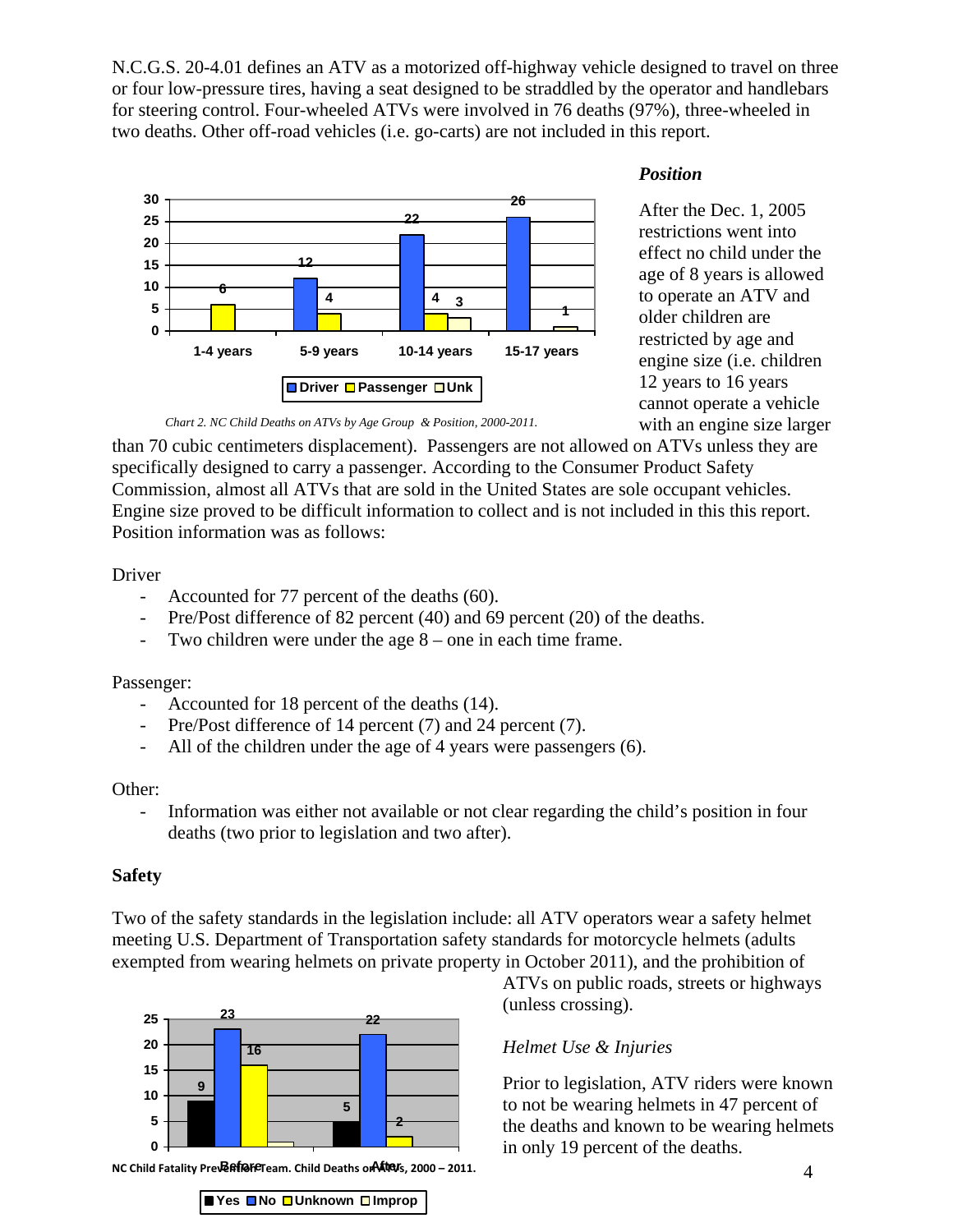In 33 percent (16) of the 49 deaths information on helmet use was not known or not available. One child was wearing a helmet that was inappropriate for a motorized vehicle.

#### *met Use, 2000-2011.*

Information after legislation was more complete, with only 7 percent (2) of deaths not having any documentation on helmet use (versus information not available). Strikingly, 76 percent of children (22) were not wearing helmets while only 17 percent (5) children were wearing helmets. While it is difficult to draw conclusions on overall helmet use before and after the legislation, one fact does stand out – no passenger, before or after legislation, was wearing a helmet.

Children can sustain a number of fatal injuries while riding an ATV. There were 34 children who died from head trauma alone (six were known to be wearing a helmet). Another 25 died from multiple injuries, which could involve the head and neck, head and chest, chest and abdomen, etc. (four children were known to be wearing a helmet). Thoracic (chest or abdominal) trauma resulted in seven deaths, spinal injuries in five deaths, asphyxiation in two deaths, and one child died from drowning. In four deaths the injury descriptions were not detailed enough to classify the cause of death by specific bodily injury.

#### **Location & Circumstances**

Location information was available in 78 percent (61) of the deaths. Of those deaths, two teenagers, who were both wearing proper safety equipment, were killed while riding at locations specialized for ATV use. The remaining deaths were almost equally divided between roads or highways (30) and off-road (29) locations.

#### *On-Road*

On-road crashes accounted for 30 deaths with 43 percent (21) of deaths prior to the passage of S.B.189 and 31 percent (9) of deaths after S.B.189 occurring on roads or highways. Of these deaths, 16 children collided with a motor vehicle. Another six children died when they lost control and struck an object or road feature (i.e. ditch) after leaving the roadway. In seven cases the sequence of events could not be determined from available information, and in one death no crash information was available.

#### *Off-Road*

The 29 deaths that occurred off-road had a different make up with 31 percent (15) of deaths prior to S.B.189 off-road and 49 percent (14) deaths after S.B.189 off-road. In eight deaths the ATV collided with an object (i.e. tree). In four deaths the ATV collided with another ATV. In 35 deaths the vehicle flipped or rolled due to a wide range of circumstances from turning too fast to jumping hills on the ATV.

Legislation provides certain exclusions for ATV by children who are riding while hunting or farming. When circumstances were known, there was no indication that any of the children who died while riding ATVs were participating in either activity.

#### **Challenges with Collecting Data**

There are several challenges with collecting this type of data. Prior to awareness of the problem, data points may not have existed. As laws are passed or factors become known, we are better